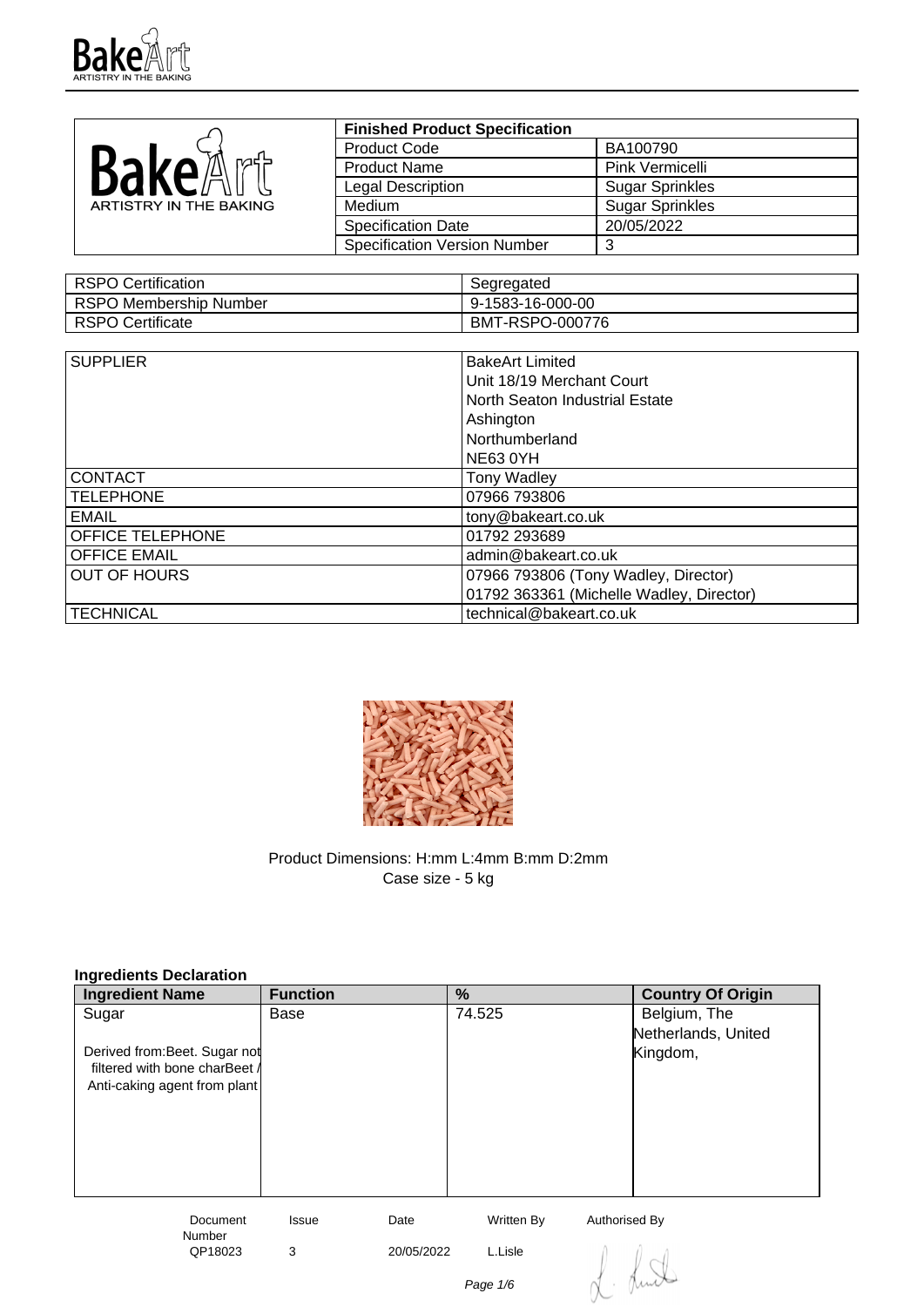

| <b>Rice Flour</b>                                          | <b>Base</b>        | 6.16                        | Australia, Brazil,       |
|------------------------------------------------------------|--------------------|-----------------------------|--------------------------|
|                                                            |                    |                             | Cambodia, Egypt, Greece, |
| Derived from: Rice. Not from                               |                    |                             | Guyana, India,           |
| GMO in accordance with Reg                                 |                    |                             | Kazakhstan, Myanmar,     |
| (EC) No 1829/2003 and (EC)<br>No 1830/2003 and their       |                    |                             | Paraguay, Portugal,      |
| amendments Heavy metal                                     |                    |                             | Puerto Rico, Spain,      |
| testing carried out on this                                |                    |                             | Thailand, Turkey,        |
| ingredient                                                 |                    |                             |                          |
| Glucose Syrup                                              | <b>Base</b>        | 5.343                       | France,                  |
| Derived from: Wheat (not<br>declarable)                    |                    |                             |                          |
| Palm Oil                                                   | <b>Base</b>        | 5.14                        | Indonesia, Malaysia,     |
|                                                            |                    |                             | Papua New Guinea,        |
| Derived from:Palm (RSPO                                    |                    |                             | Solomon Islands,         |
| SG)                                                        |                    |                             |                          |
| Vegetable Fat (Palm                                        | Base               | 2.055                       | Brazil, Colombia,        |
| Kernel, Palm Oil)                                          |                    |                             | Indonesia, Malaysia,     |
|                                                            |                    |                             | Papua New Guinea,        |
| Derived from:Palm kernel<br>(56%) Palm Oil (44%) RSPO-     |                    |                             |                          |
| SG                                                         |                    |                             |                          |
| Water                                                      | Base               | 2.05                        | United Kingdom,          |
|                                                            |                    |                             |                          |
| <b>Invert Sugar Syrup</b>                                  | <b>Base</b>        | 1.644                       | The Netherlands,         |
| Derived from: Beet                                         |                    |                             |                          |
| E341 (iii) Tricalcium                                      | Anti-caking agent  | 0.678                       | Germany,                 |
| phosphate                                                  |                    |                             |                          |
|                                                            |                    |                             |                          |
| Derived from:Calcium - from                                |                    |                             |                          |
| plant / Non declarable                                     |                    |                             |                          |
| carryover additive.                                        |                    |                             |                          |
| E415 Xanthan Gum                                           | <b>Thickeners</b>  | 0.6165                      | Austria,                 |
|                                                            |                    |                             |                          |
| Derived from: Fermentation                                 |                    |                             |                          |
| with Xanthomonas campestris                                |                    |                             |                          |
| E414 Gum Arabic                                            | Thickeners         | 0.6165                      | Sudan,                   |
|                                                            |                    |                             |                          |
| Derived from: Vegetable                                    |                    |                             |                          |
| Stems of Acacia Senegal                                    |                    |                             |                          |
| E422 Glycerol                                              | Humectant          | 0.411                       | Germany,                 |
|                                                            |                    |                             |                          |
| Derived from: Rapeseed. In<br>accordance with Guideline EU |                    |                             |                          |
| 1829/2003 and EU 1830/2003                                 |                    |                             |                          |
| this product is free from                                  |                    |                             |                          |
| obligatory declaration                                     |                    |                             |                          |
| E471 Mono - and                                            | Emulsifier         | 0.411                       | Denmark,                 |
| Diglycerides of Fatty Acids                                |                    |                             |                          |
|                                                            |                    |                             |                          |
| Derived from:Palm (RSPO-                                   |                    |                             |                          |
| SG)                                                        |                    |                             |                          |
| E415 Xanthan Gum                                           | <b>Stabilisers</b> | 0.3                         | China,                   |
| Derived from: Xanthomonas                                  |                    |                             |                          |
| Campestris                                                 |                    |                             |                          |
|                                                            |                    |                             |                          |
| Document                                                   | Date<br>Issue      | Written By<br>Authorised By |                          |

L. Luth

Page 2/6

3 20/05/2022 L.Lisle

Number<br>QP18023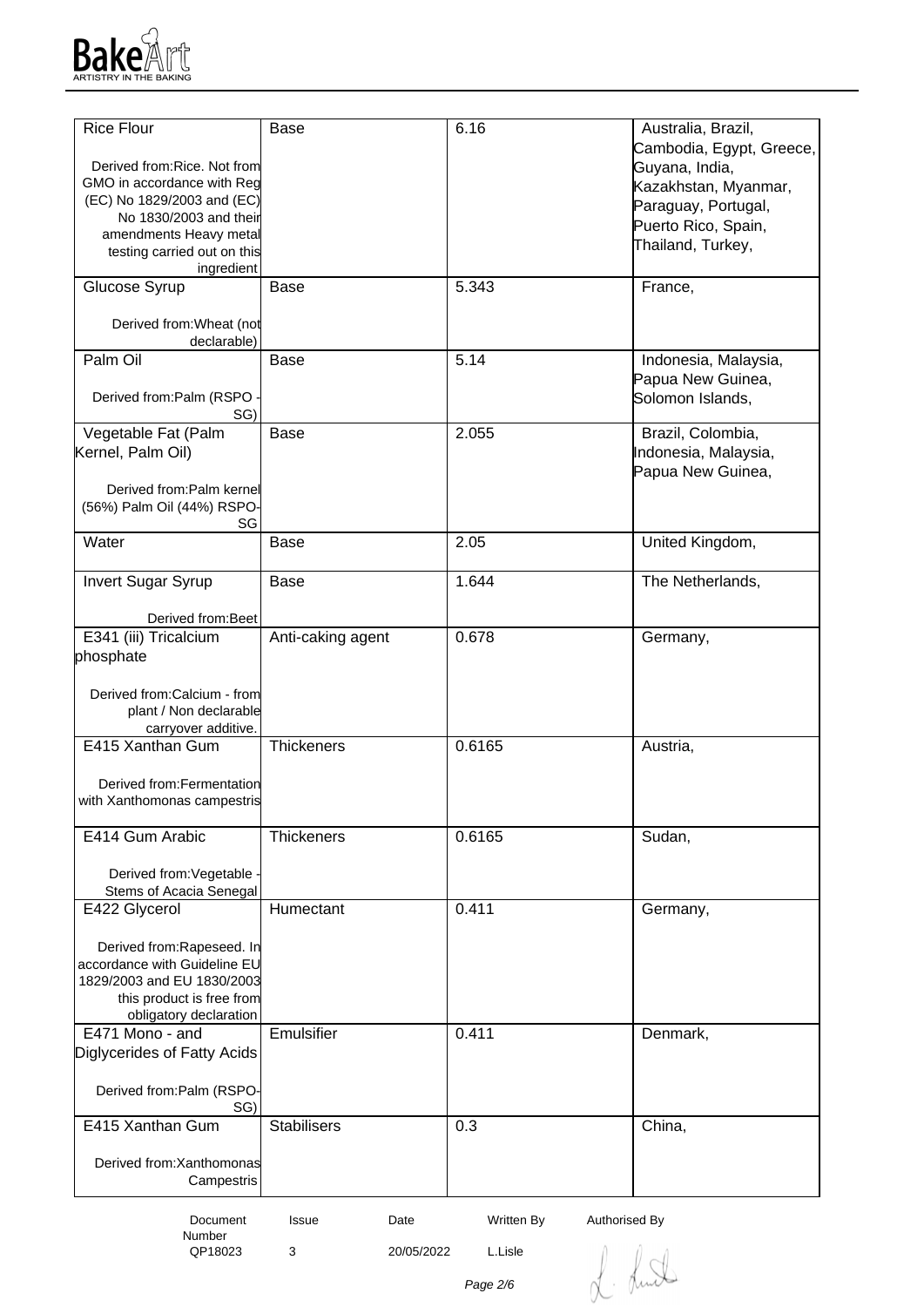

| E163 Anthocyanins                                                                              | Colours  | $< 0.1\%$ | China, |
|------------------------------------------------------------------------------------------------|----------|-----------|--------|
| Derived from: Radish Extract<br>(Raphanus Sativus) Extraction<br>method NOT from Lake.         |          |           |        |
| Maltodextrin                                                                                   | Carriers | $< 0.1\%$ | China, |
| Derived from:Cassava &<br>Corn - Non GMO Cert No<br>NL19/819943500 - Non<br>declarable carrier |          |           |        |

#### **Ingredients Declaration**

 Ingredients: Sugar, Rice Flour, Glucose Syrup, Palm Oil, Vegetable Fat (Palm Kernel, Palm Oil), Invert Sugar Syrup, Thickeners: Xanthan Gum, Gum Arabic; Humectant: Glycerol; Emulsifier: Mono - and Diglycerides of Fatty Acids; Stabilisers: Xanthan Gum; Colours: Anthocyanin.

| <b>Allergy Information</b>                                      |   |                        |  |
|-----------------------------------------------------------------|---|------------------------|--|
| <b>Peanuts</b>                                                  |   | <b>Sesame</b>          |  |
| <b>Fish</b>                                                     |   | <b>Eggs</b>            |  |
| Soya                                                            | - | <b>Milk</b>            |  |
| Lupin                                                           |   | <b>Nuts</b>            |  |
| <b>Celery</b>                                                   |   | <b>Mustard</b>         |  |
| <b>Crustaceans</b>                                              |   | <b>Molluscs</b>        |  |
| <b>Cereals</b>                                                  | - | <b>Sulphur Dioxide</b> |  |
| + Product contains, +/- Product may contain, - Does not contain |   |                        |  |

## **Additional Information**

| <b>Allergen Statement</b>           |  |
|-------------------------------------|--|
| This product is free from allergens |  |

| <b>Product Shelf Life:</b>                       |    |  |  |
|--------------------------------------------------|----|--|--|
| Maximum Life from date of manufacture: in months | 12 |  |  |
| Minimum Shelf Life on Delivery: in months        |    |  |  |
| Shelf Life Once Opened: in months                | ື  |  |  |

 Document Number<br>QP18023

3 20/05/2022 L.Lisle

Issue Date Written By Authorised By

huit

Page 3/6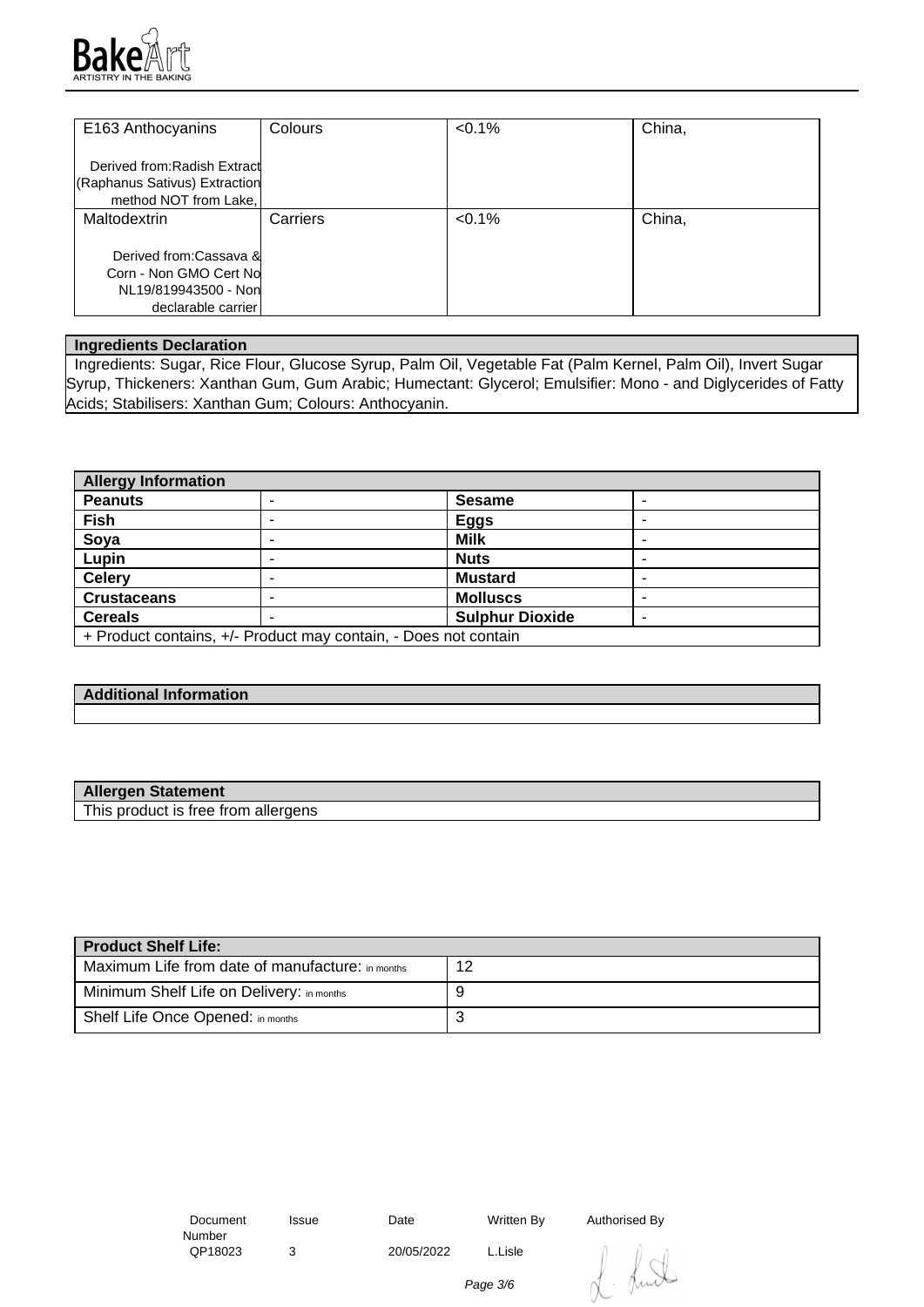

| <b>Nutritional Information</b> |           |
|--------------------------------|-----------|
| Energy KJ                      | 1720.0    |
| <b>Energy Kcal</b>             | 406.7     |
| Fat                            | 7.2       |
| Fat (Saturated)                | 1.0       |
| of which mono-unsaturates 0.0  |           |
| of which polysaturates 0.0     |           |
| Carbohydrates                  | 85.0      |
| Sugars                         | 77.1      |
| of which polyols 0.0           |           |
| of which starch 0.0            |           |
| Protein                        | 0.4       |
| Sodium                         | 0.0       |
| Salt                           | 0.0       |
| Fibre 0.0                      |           |
| Moisture 0.0                   |           |
|                                | Ash $0.0$ |

**Recommended Storage Conditions**

Ambient storage in cool (15 - 20°C) dry conditions, protected from light and strong odours. The natural colours used in this product are highly sensitive to light and temperature; the colour will change where variations to recommended storage conditions occur.

The natural colours used in this product are highly sensitive to pH; the colour will change where pH is < 5.5.

| Packaging                |                 |              |       |        |         |              |
|--------------------------|-----------------|--------------|-------|--------|---------|--------------|
|                          | <b>Material</b> | <b>Size</b>  | Guage | Weight | Qty per | Total weight |
| Component                |                 |              |       |        | back    | per pack     |
| Blue plastic   Polythene |                 | 419 x        |       | 31.4g  | っ       | 62.8g        |
| bags                     |                 | 686mm        |       |        |         |              |
| Sprinkle                 | Double          | $325$ mm $x$ |       | 266.8g |         | 266.8g       |
| <b>Box</b>               | Walled          | 225mm x      |       |        |         |              |
|                          | Cardboard       | 125mm        |       |        |         |              |

| <b>Palm Oil Percentage</b>                  |      |
|---------------------------------------------|------|
| Total Palm Oil (%)                          | 6.45 |
| Total Palm Kernel (%)                       | ⊢.15 |
| Total Palm Oil & Palm Kernel in product (%) | 7.6  |

| <b>M&amp;S Approved Sites</b> |  |
|-------------------------------|--|
| Supplier                      |  |
| Supplier Code                 |  |
| <b>Manufacturing Site</b>     |  |

| Document | Issue | Date       | Written By | Authorised |
|----------|-------|------------|------------|------------|
| Number   |       |            |            |            |
| QP18023  |       | 20/05/2022 | L.Lisle    |            |

Authorised By<br> $\int \mathbf{r} \cdot d\mathbf{r}$ 

Page 4/6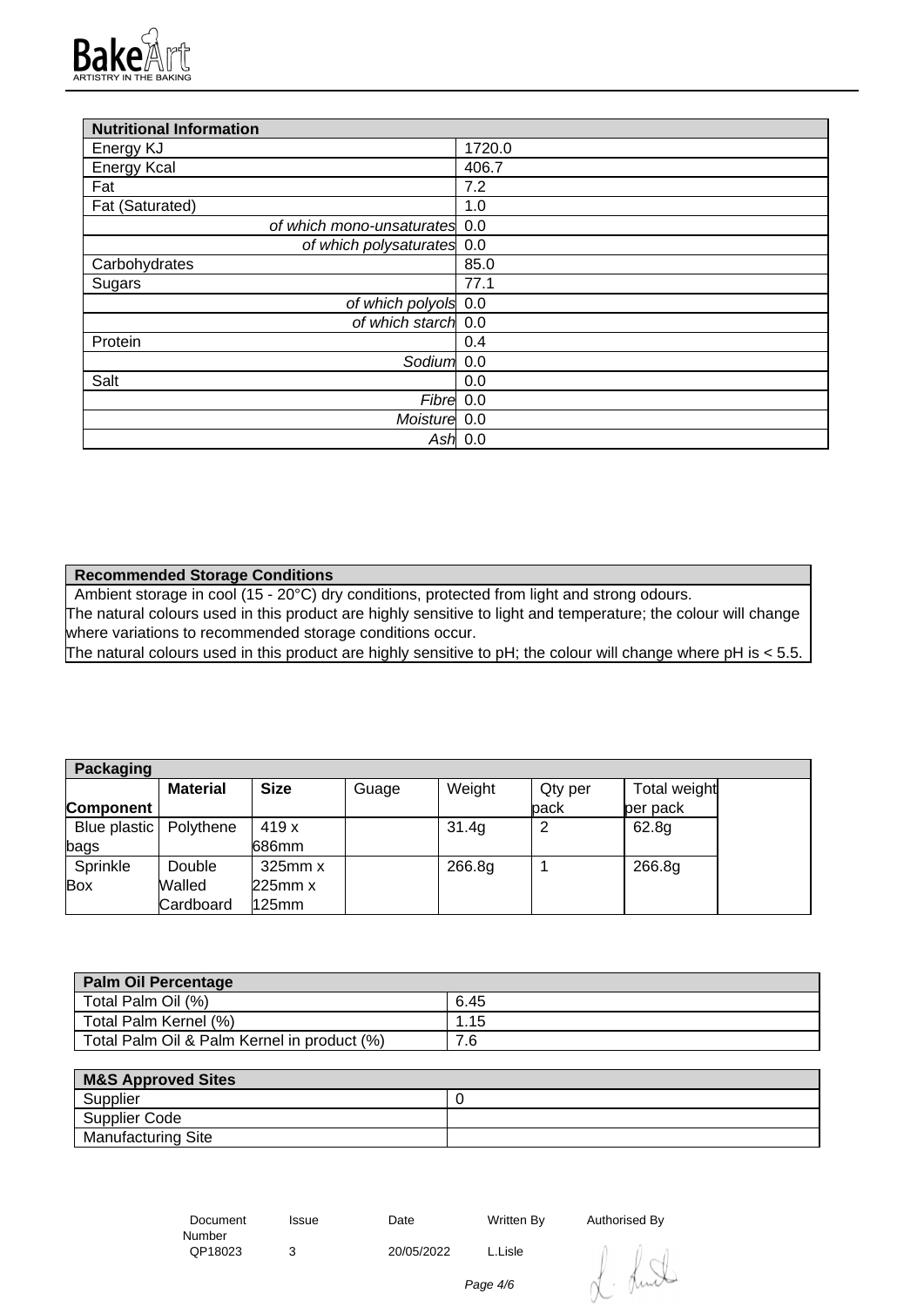

| <b>Free From:</b>           |     |                            |     |
|-----------------------------|-----|----------------------------|-----|
| <b>Artificial Colours</b>   | Yes | <b>Artificial Flavours</b> | Yes |
| <b>Artificial Sweetners</b> | Yes | Preservatives              | Yes |
| MonoSodiumGlutamate         | Yes | <b>Modified Organisms</b>  | Yes |
| Irradiated Ingredients      | Yes | <b>Hydrogenated Fats</b>   | Yes |

| <b>Suitable For:</b> |                                  |                      |                                  |
|----------------------|----------------------------------|----------------------|----------------------------------|
| Nut/Seed Allergy     | Yes                              | Lacto-Ovo Vegetarian | Yes                              |
| <b>Sufferers</b>     |                                  |                      |                                  |
| Lactose Intolerance  | Yes                              | Vegetarians          | Yes                              |
| Coeliacs             | Yes                              | Vegans               | Yes                              |
| Kosher               | <b>Yes without Certification</b> | Halal                | <b>Yes without Certification</b> |

## **Microbiological Standards**

| Microorganism         | <b>Typical</b> | <b>Maximum</b> | <b>Units</b>      | <b>Method</b>       | <b>Frequency</b> |
|-----------------------|----------------|----------------|-------------------|---------------------|------------------|
| <b>TVC</b>            | 10,000         | 50,0000        | Cfu/g             | <b>External Lab</b> | annual           |
| Enterobacteriaceae    | 100            | 1000           | Cf <sub>u/g</sub> | <b>External Lab</b> | annual           |
| E.coli                | <10            | 10             | Cfu/g             | <b>External Lab</b> | annual           |
| Yeast                 | < 100          | 1000           | Cf <sub>u</sub>   | <b>External Lab</b> | annual           |
| Staphylococcus Aureus | $<$ 10         | 100            | Cf <sub>u/g</sub> | <b>External Lab</b> | annual           |
| Salmonella Species    | Not detected   | Not detected   | Cf <sub>u</sub>   | <b>External Lab</b> | annual           |

| Tariff C<br>Code                   |  |
|------------------------------------|--|
| 9991<br>90<br>ገ⊿<br>. .<br>$\cdot$ |  |

 Document Number<br>QP18023 3 20/05/2022 L.Lisle

Issue Date Written By Authorised By

. Lund  $\bigcap$ 

Page 5/6